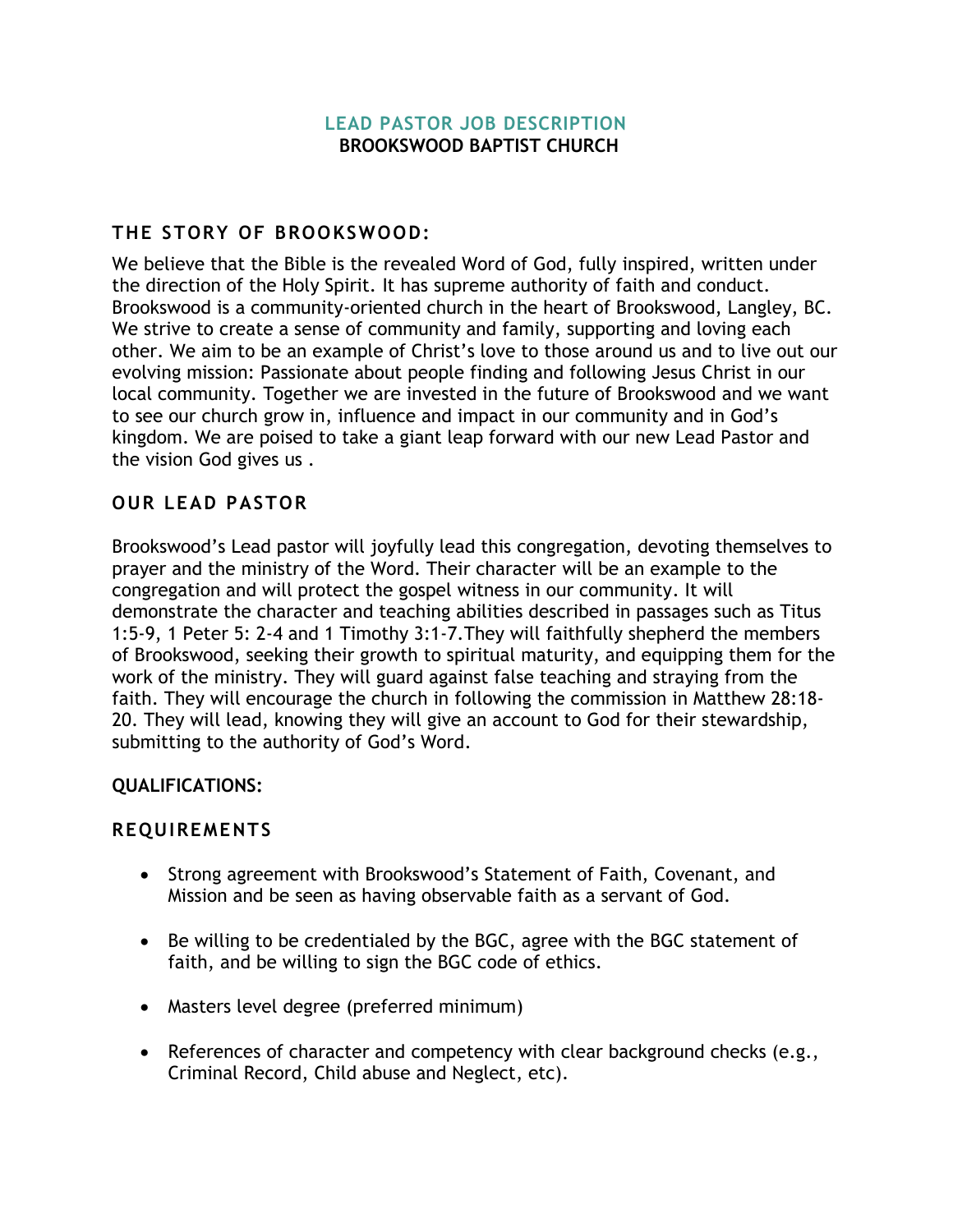• 5+ years of experience in pastoral ministry.

# **ADDITIONAL CONSIDERATIONS**

The Search Team will also consider:

- Theological education
- Previous vocational experience in ministry
- Audio or video samples of sermons
- Existing blogs, journal articles, social media posts, or other written materials
- Additional items as requested by the team (e.g., questionnaire, references, BGC Pastoral Profile etc.)

#### **SPECIFIC RESPONSIBILITIES:**

## **MINISTRY OF THE WORD**

The Lead Pastor will lead Brookswood's preaching and teaching ministry and will be expected to be the primary preacher (75%)

# **PRAYER**

The Lead Pastor will, with the ministry leader, oversee the church in a culture of prayer

#### **CORPORATE WORSHIP**

The Lead Pastor will work with the ministry leader in the planning of worship services.

The Lead Pastor will oversee the church's practice of the ordinances; believers' baptism and regular observance of the Lord's Supper.

#### **MEMBERSHIP**

The Lead Pastor will seek to preserve the unity of the church, building a culture of love for one another

The Lead Pastor will provide leadership to situations of church discipline, in accordance with Scripture (e.g., Matthew 18:15-20)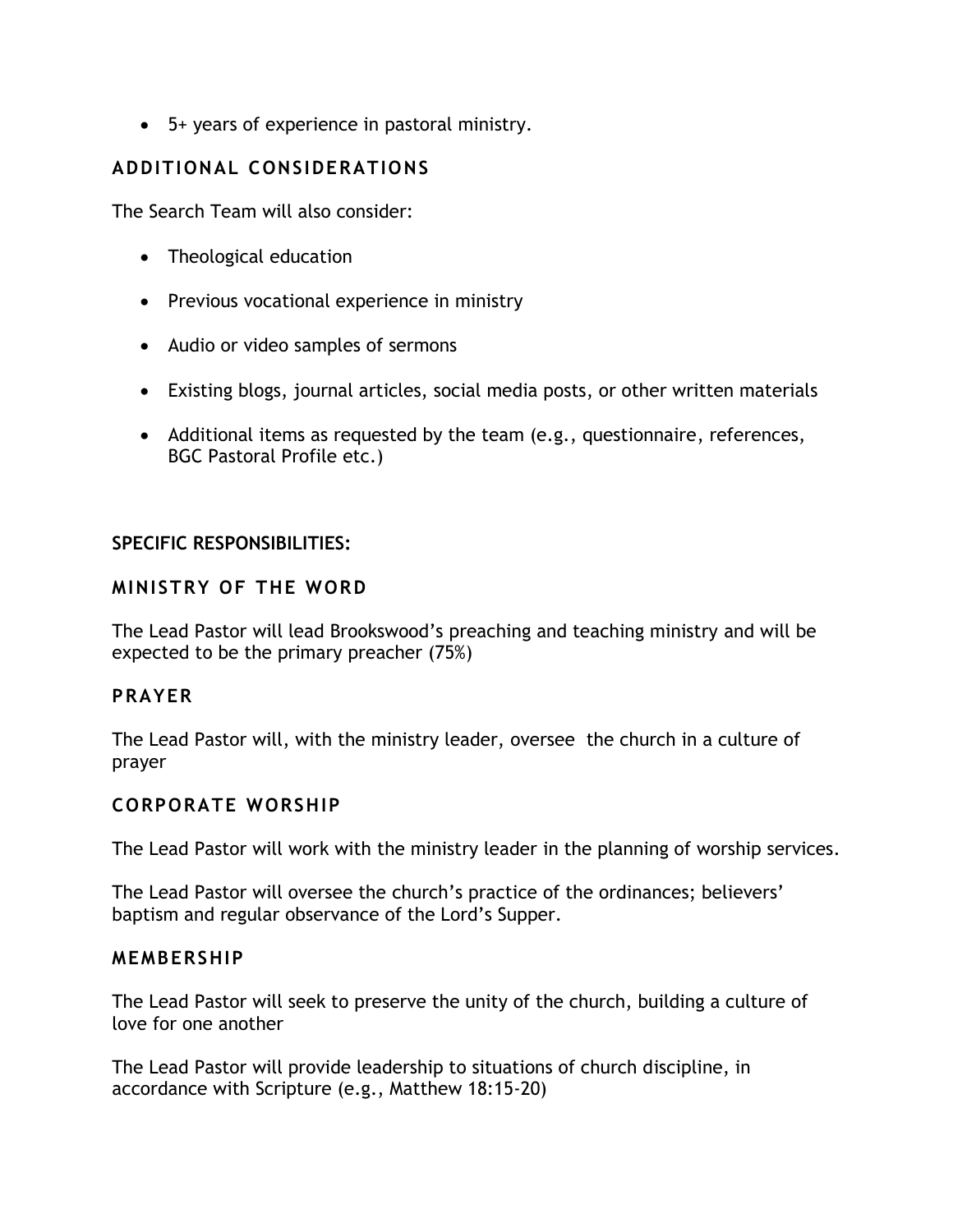# **PASTORAL CARE**

The Lead Pastor will collaborate with other leaders to ensure church members receive ongoing pastoral care.

The Lead Pastor may provide initial counseling to church members and, if necessary, refer members to trusted counselors outside of the church.

The Lead Pastor will work with the Shepherding and Care Team to conduct pastoral visits

The Lead Pastor will perform requested pastoral services (e.g., weddings, funerals) as appropriate.

## **EVANGELISM**

The Lead Pastor will encourage and lead the church to declare the gospel in the community and among the nations.

The Lead Pastor will lead by example in engaging the community, seeking to see disciples of Christ multiply.

# **OVERSIGHT**

The Lead Pastor will be responsible to lead, coach and oversee church staff and key volunteers in their responsibilities.

The Lead Pastor will work closely with the church Moderator (Chair of the Lead Team) And collaborate with other pastors and staff to bring forth topics for the agenda of Lead Team and members' meetings.

The Lead Pastor will oversee the treasurer in church financial matters and approving expenses that do not require congregational approval.

The Lead Pastor will effectively lead, and empower church staff, key volunteers.

# **OTHER CONSIDERATIONS**

The Lead Pastor will create a vision for the future of Brookswood with the help and collaboration of our Lead Team and our Congregation. They will continually place the good of the church body ahead of their own achievements and be determined and driven to do good work to live out our Vision and Mission.